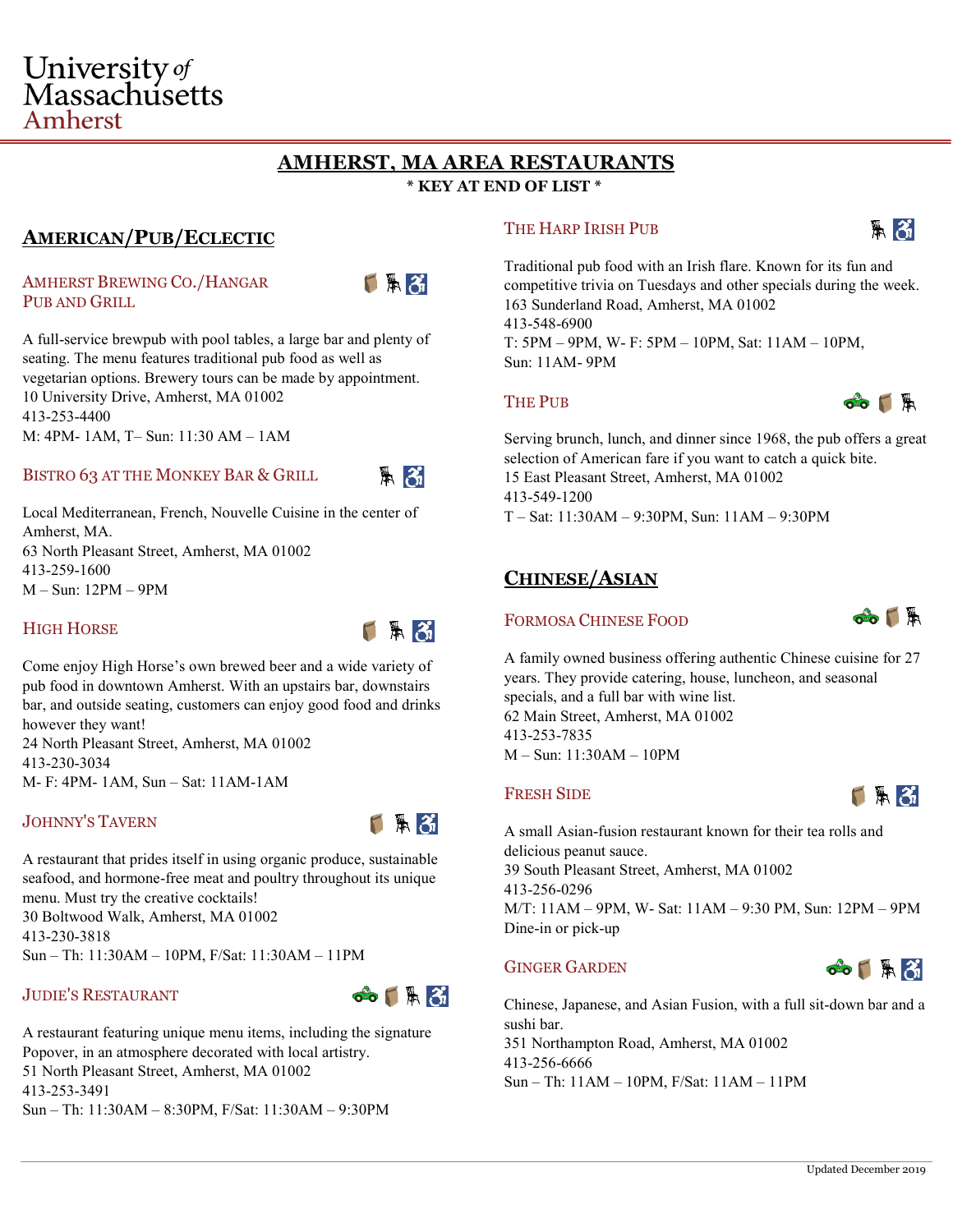# University of Massachusetts Amherst

## **AMHERST, MA AREA RESTAURANTS**

**\* KEY AT END OF LIST \*** 

## HOUSE OF TERIYAKI

FR3

A Korean and Japanese restaurant with great sushi and a cozy atmosphere.

1177 North Pleasant Street, Amherst, MA 01002 413-549-3666 M – Sat: 11:30AM – 3PM, 5PM – 10PM, Closed on Sundays

#### MISS SAIGON



A Vietnamese restaurant in the heart of Amherst that caters to your taste buds with dishes like traditional Pho. They offer unique drinks and milkshakes. 96 North Pleasant Street, Amherst, MA 01002

413-253-9988 Tues - Sun: 11AM – 10PM, Closed on Mondays

## PANDA EAST



An award-winning Chinese and Japanese sushi restaurant, favorited by students for their scorpion bowls. 103 North Pleasant Street, Amherst, MA 01002 413-256-8923 Sun- Th: 11AM- 9:45PM, Fri/Sat 11AM-10:30PM

## THE TASTE

An authentic Thai cuisine in Amherst Center. 25 North Pleasant Street, Amherst, MA 01002 413-256-5421 M – Th: 11:30AM – 9:30PM, F/Sat: 11:30AM – 10PM, Sun: 12PM – 9PM

## MOMO TIBETAN RESTAURANT



凲

Cozy restaurant serving Tibetan fare. 23 North Pleasant Street, Amherst, MA 01002 413-835-0382 Sun /M, W/Th: 11AM – 9:30PM, F/Sat: 9AM – 10PM

## ARIGATO JAPANESE RESTAURANT



Serving sushi, bento boxes, and other Japanese fare. 11 North Pleasant Street, Amherst, MA 01002 413-253-1070 Sun: 12PM – 9PM, Mon– T, Th: 11:30AM – 9PM, F /Sat: 11:30AM – 9:30PM

## **DELI/SANDWICHES**

#### THE BLACK SHEEP DELI

H

This eclectic little spot offers a variety of overstuffed sandwiches made with boars head meats, hearty stews and soups, fun salads, and fresh baked goods made from real butter and all natural ingredients.

79 Main Street, Amherst, MA 01002 413-253-3442 M- Sun: 7AM – 6PM

## **INDIAN**

#### PARADISE OF INDIA



Traditional Indian restaurant with a staff willing to customize any dish to suit your pallet. 87 Main Street, Amherst, MA 01002 413-256-1067 M –Sat: 11:30AM – 10PM, Sun: 12PM – 10P

## **ITALIAN**

## CRAZY NOODLES

 $\odot$   $\Box$   $\odot$ 

This restaurant offers an eclectic mix of Italian and Thai fusion dishes. 36 Main Street, Amherst, MA 01002 413-253-3287 M: 4PM – 10PM, T-Th: 11AM – 10PM, F/Sat: 11AM – 10:30PM, Sun: 12PM – 9:30PM

## PASTA E BASTA



Started as a family owned pizzeria, this restaurant now spans 3 floors in downtown Amherst. Choose a signature dish from the menu or choose your own ingredients to create a dish of your own! 26 Main Street, Amherst, MA 01002 413-256-3550

Tues – Th: 11AM – 9PM, F/Sat: 11AM – 9:30PM, Sun: 11AM- 9PM, Closed on Mondays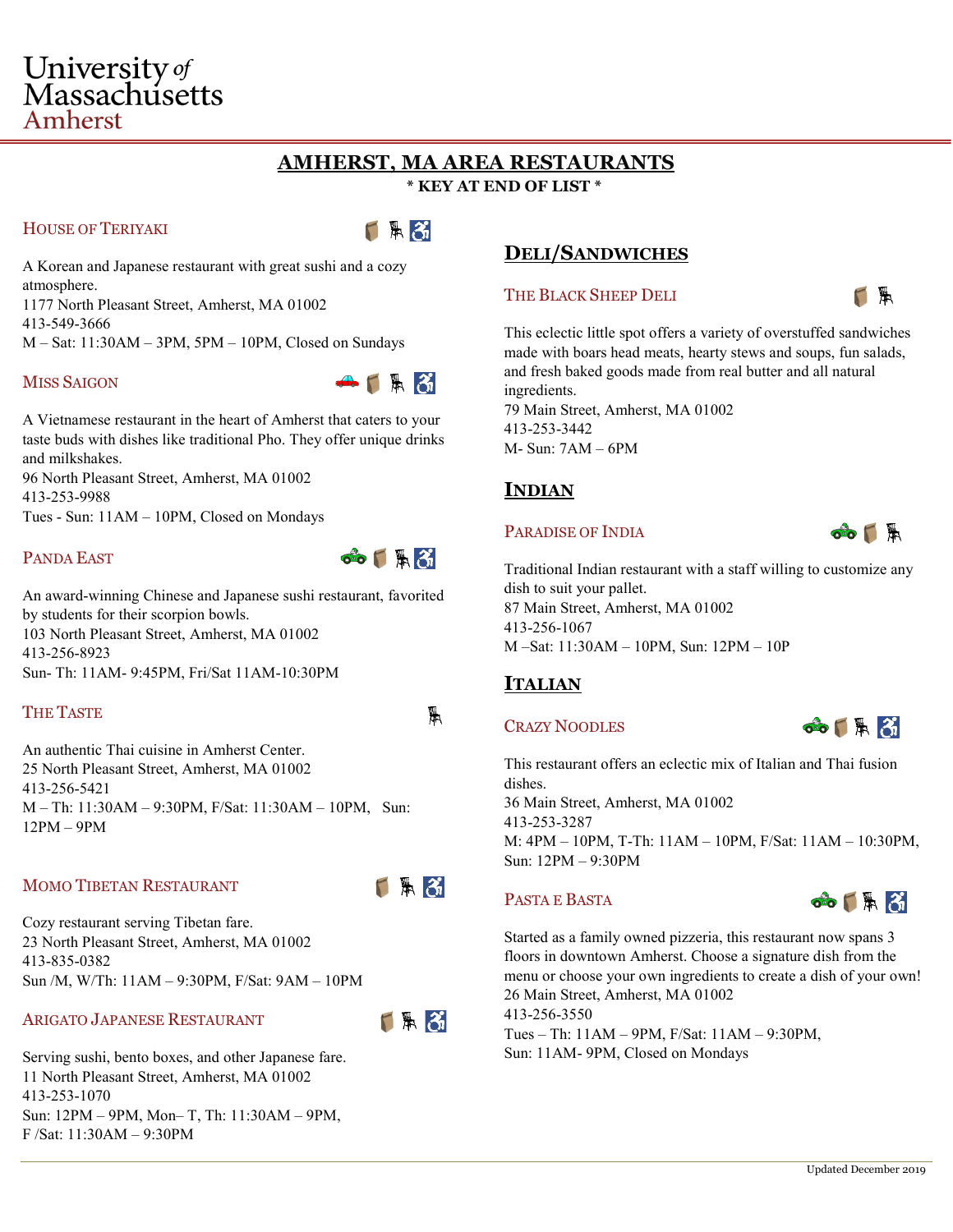# **AMHERST, MA AREA RESTAURANTS**

## **\* KEY AT END OF LIST \***

## **MEXICAN**

Amherst

## BUENO Y SANO

University of Massachusetts



One of the most popular restaurants in Amherst, Bueno Y Sano is known for its incredibly stuffed burritos. 1 Boltwood Walk, Amherst, MA 01002 413-253-4000 M - Sun: 11AM – 9PM

#### EL COMALITO

F 3

A blend of Mexican and Salvadorian food made with the freshest ingredients. Try out the pupusas! 460 West Street, Amherst, MA 01002 413-259-9999 Sun – W: 10:30AM – 9PM, Th – Sat: 10:30AM – 10PM

#### LA VERACRUZANA

\*no accessible bathrooms

Authentic and adventurous Mexican food with an extensive list of tequilas! 63 South Pleasant Street, Amherst, MA 01002 413-253-6900 M – Sat: 11AM – 10PM, Sun: 11:30AM – 10PM

## MISSION CANTINA



**COLAR** 

Known as "The Best Mexican Food in the Valley", start with their chips and salsa and enjoy a great, authentic, Mexican dinner! 485 West Street, Amherst, MA 01002 413-549-0077 M – F: 4PM-10PM, Sat/ Sun: 11:30AM- 3PM, 4PM- 10PM

## **PIZZA/CALZONES**

#### ANTONIO'S PIZZA



A gourmet pizza shop in the heart of Amherst known for their wild flavors and array of slices on display and ready to eat. 31 N. Pleasant Street, Amherst, MA 01002 413-253-0808 M – Sun: 10AM – 1AM

#### BRUNO'S PIZZA



A family-owned and operated pizzeria that also has a wide variety of entrees, subs, salads, and calzones. 363 Main Street, Amherst, MA 01002 413-256- 0222 M – Sun: 10:45AM – 10PM

#### HILLSIDE PIZZA

TH

A restaurant specializing in organic and local foods who makes fundraising for the community a priority. 173 Russell Street, Hadley, MA 01035 413-585-0003 M: 12-7PM, W- Sun: 12-8PM, Closed Tuesday

## **BREAKFAST**

#### BRUEGGER'S BAGEL BAKERY



みる

 $\parallel$   $\parallel$ 

Dozens of bagels, tubs of cream cheese, breakfast sandwiches, hot and iced coffee, Paninis, and salads, Bruegger's has everything you could want for breakfast.

170 N. Pleasant Street, Amherst, MA 01002 413-253-5713 M – F: 5:30AM – 5PM, Sat/Sun: 6AM – 5PM

## THE LONE WOLF

A breakfast joint serving up creative and unique breakfast combinations from classic French toast or pancakes, to dishes with a Southwestern flare. 63 Main Street, Amherst, MA 01002 413-256-4643 M-F: 7AM – 1:30PM, Sat/ Sun: 7AM – 2PM

## **FINE DINING**

## 30BOLTWOOD

Exceptional Amherst dining offering farm-to-table cuisine and farm-fresh local ingredients. Indoor and outdoor seating and private rooms available for a preferable environment to all. 30 Boltwood Avenue, Amherst, MA 01002 413-835-2011 M – Sun: 7AM – 10PM